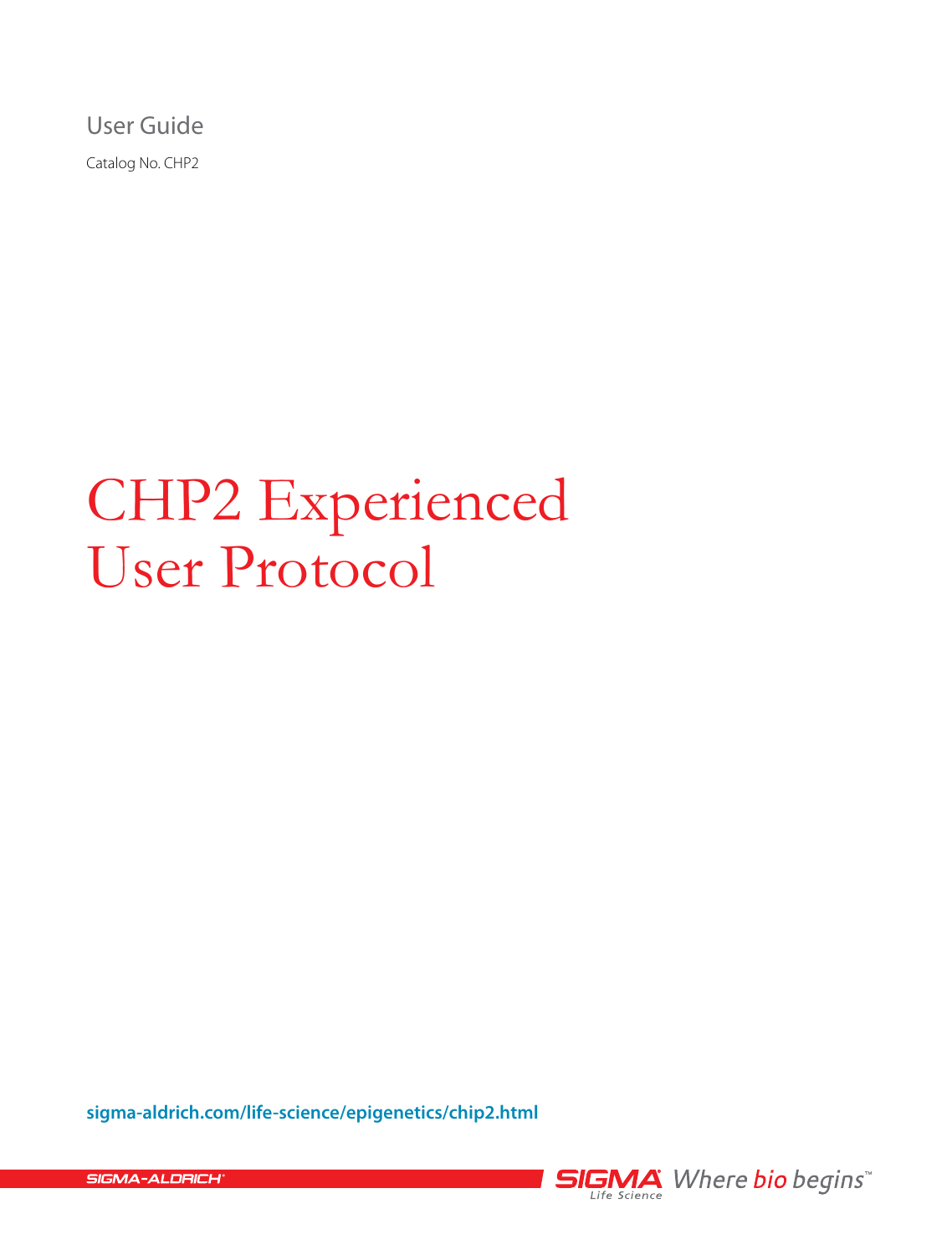# CHP2 Experienced User Protocol

This protocol has been written for the experienced **[CHP2 kit](http://www.sigmaaldrich.com/life-science/epigenetics/chip2.html)** user who has read & successfully performed ChIPs following the procedure as described in the CHP2 kit user guide. This abbreviated procedure is written for the advanced (repeat) user who has all the required buffers reconstituted & is familiar with the pre-requisites for each section.

**Index:**

O/N - overnight H - hour(s) RT - room temperature min - minute(s) PIC – protease inhibitor cocktail

# **1. Blocking ChIP Next Gen Seq Sepharose**®**:**

- q Rehydrate each vial of ChIP Next Gen Seq Sepharose with 200 μL of water & transfer 100 μL to 0.5 mL tube, store remaining 100 μL ChIP Next Gen Seg Sepharose at 4 °C & use within 1 month
- q Add 5 μL BSA (**[A7638](http://www.sigmaaldrich.com/catalog/ProductDetail.do?lang=en&N4=A7638|SIGMA&N5=SEARCH_CONCAT_PNO|BRAND_KEY&F=SPEC)**, 20 mg/mL), 1 μL 0.1 M AEBSF & 10 μL salmon sperm DNA (omit DNA for ChIP-Seq)
- $\Box$  Rotate end-over-end O/N at 4 °C (or 2 H minimum at RT)
- $\Box$  Transfer to 1.5 mL tube
- $\Box$  Spin 14K RCF at 4 °C, 3 min
- $\square$  Discard supernatant, resuspend pellet with 1 mL Dialysis buffer & spin 14K RCF at 4 °C, 3 min
- □ Discard supernatant & repeat wash as above
- q Resuspend pellet in 100 μL Dialysis buffer & add 1 μL 0.1 M AEBSF
- $\Box$  Store at 4 °C & use within 2 weeks

### **2. Cross-Link Cells:**

- $\Box$  Grow healthy cell cultures in 500 cm<sup>2</sup> dishes
- q Remove media, rinse cells with 35 mL HEPES Buffered Salt Solution
- □ Add 9 mL Trypsin-EDTA, incubate 37 °C, 5 min, dislodge attached cells
- $\Box$  Add 31 mL complete medium / 500 cm<sup>2</sup> dish & resuspend cells, transfer to 50 mL tube
- □ Add 1.2 mL 37 % Formaldehyde/ 40 mL cell suspension
- $\Box$  Rotate end-over-end exactly 10 min at RT
- q Add 4.1 mL cold 1.25 M Glycine/ 40 mL cell suspension
- $\Box$  Rotate end-over-end exactly 5 min at RT
- $\Box$  Spin 200 RCF at 4 °C, 10 min
- $\Box$  Discard supernatant, resuspend pellet with 50 mL cold 1 $\times$  Phosphate Buffered Saline
- $\Box$  Spin 200 RCF at 4 °C, 10 min
- $\Box$  Prepare chromatin or snap freeze cell pellet in liquid N<sub>2</sub> & store at -80 °C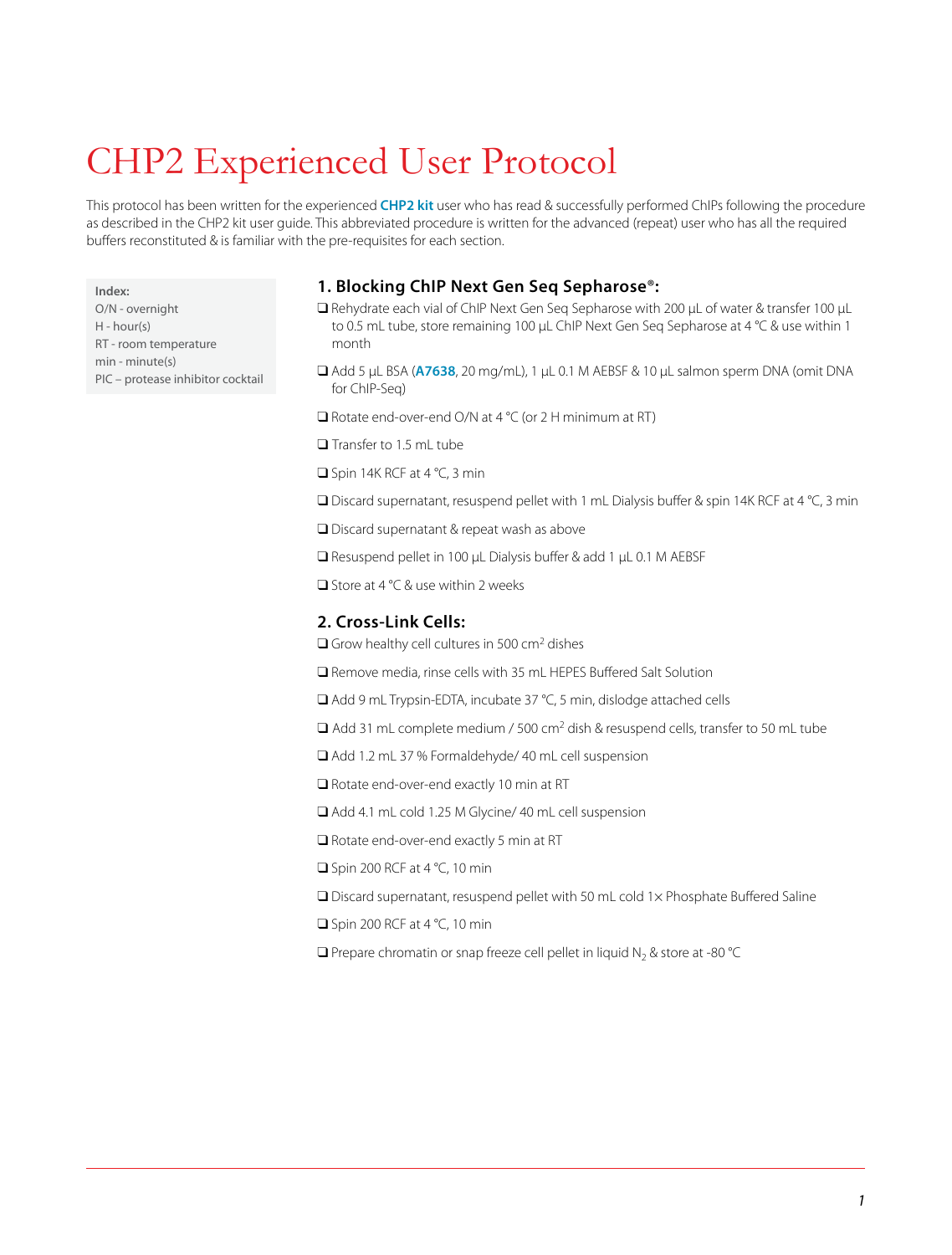| <b>Complete Cell Lysis Buffer:</b> |                |  |
|------------------------------------|----------------|--|
| Cell Lysis Buffer                  | $0.9$ mL       |  |
| + 10 % IGEPAL                      | $0.1$ ml       |  |
| $+$ PIC (P8340)                    | $10 \mu L$     |  |
| $+0.1$ M AEBSF                     | $10 \mu L$     |  |
| <b>Total</b>                       | $1 \text{ ml}$ |  |

| <b>Complete Nuclei Lysis Buffer:</b> |                |  |
|--------------------------------------|----------------|--|
| Nuclei Lysis Buffer                  | $0.5$ mL       |  |
| $+$ PIC (P8340)                      | 5 <sub>µ</sub> |  |
| $+0.1$ M AEBSF                       | 5 <sub>µ</sub> |  |
| Total                                | $0.5$ mL       |  |

## **3. Chromatin Prep:**

 $\Box$  Resuspend cross-linked cells in fresh Complete Cell Lysis Buffer (1 mL/ 50  $\times$  10<sup>6</sup> cells)

**□** Chill on ice, 20 min

- □ Dounce 1 mL aliquots in 2 mL glass Dounce homogenizer with 15 strokes of B pestle, transfer lysate to 1.5 mL tubes
- $\Box$  Spin 2.5 K RCF at 4 °C, 5 min
- q Discard supernatant, resuspend nuclei pellet in fresh Complete Nuclei Lysis Buffer (0.5 mL/ 50 x 106 cells)

**□** Chill on ice, 10 min

 $\square$  Sonicate nuclear lysate using pre-determined optimum conditions for each cell line & instrument. (For BioRuptor: Transfer to 15 mL polystyrene tubes, 30s ON + 30s OFF,  $3 \times 10$ min for ChIP-q-PCR &  $4-5 \times 10$  min for ChIP-Seq experiments)

Transfer to 1.5 mL tubes

 $\Box$  Spin 14 K RCF at 4 °C, 10 min

 $\Box$  Transfer supernatant to new 1.5 mL tube(s) & aliquot

 $\Box$  Proceed for ChIP or snap freeze in liquid N<sub>2</sub> & store at -80 °C

#### **4. Pre-clearing:**

**Q** Pre-clear the required amount of chromatin with blocked ChIP Next Gen Seq Sepharose, 10 μL per  $10<sup>7</sup>$  cells

 $\Box$  Rotate end-over-end exactly 15 min at 4 °C

 $\Box$  Spin 14 K RCF at 4 °C, 5 min

q Transfer supernatant (pre-cleared chromatin) to new 1.5 mL tube(s), 125 μL/ tube

#### **5. Ab Binding:**

q Remove 12.5 μL chromatin for "10 % Input" & keep aside on ice

- $\Box$  Dilute 125 μL chromatin with 375 μL IP Dilution buffer (+ protease inhibitors) + Ab (specific/control)
	- For positive control ChIP: Add 0.5 μL Mu IgG (**[I5381](http://www.sigmaaldrich.com/catalog/ProductDetail.do?lang=en&N4=I5381|SIGMA&N5=SEARCH_CONCAT_PNO|BRAND_KEY&F=SPEC)**)
	- For negative control ChIP: Add 1 μL RNAP II Ab (**[WH0005430M1](http://www.sigmaaldrich.com/catalog/ProductDetail.do?lang=en&N4=WH0005430M1|SIGMA&N5=SEARCH_CONCAT_PNO|BRAND_KEY&F=SPEC)**)

 $\Box$  Rotate end-over-end O/N at 4 °C (or for abundant target rotate end-over-end for 2 H at 4 °C)

#### **6. Bridging Ab & IP:**

- q Add 1 μL Rb anti-Mouse Ab (**[M7023](http://www.sigmaaldrich.com/catalog/ProductDetail.do?lang=en&N4=M7023|SIGMA&N5=SEARCH_CONCAT_PNO|BRAND_KEY&F=SPEC)**) for ChIPs with monoclonal antibodies (or appropriate bridging antibody)
- $\Box$  Rotate end-over-end 1 H at 4°C
- $\Box$  Add 10 μL blocked ChIP Next Gen Seq Sepharose (for chromatin from > 2 x10<sup>6</sup> cells) or 5 μL blocked ChIP Next Gen Seq Sepharose (for chromatin from  $\leq 2 \times 10^6$  cells)

 $\Box$  Transfer to new 1.5 mL tube

 $\Box$  Spin 14K RCF at 4°C, 4 min

| $1 \text{ ml}$  |
|-----------------|
| $10 \mu L$      |
| $10\mu$ L       |
| 1 <sub>m1</sub> |
|                 |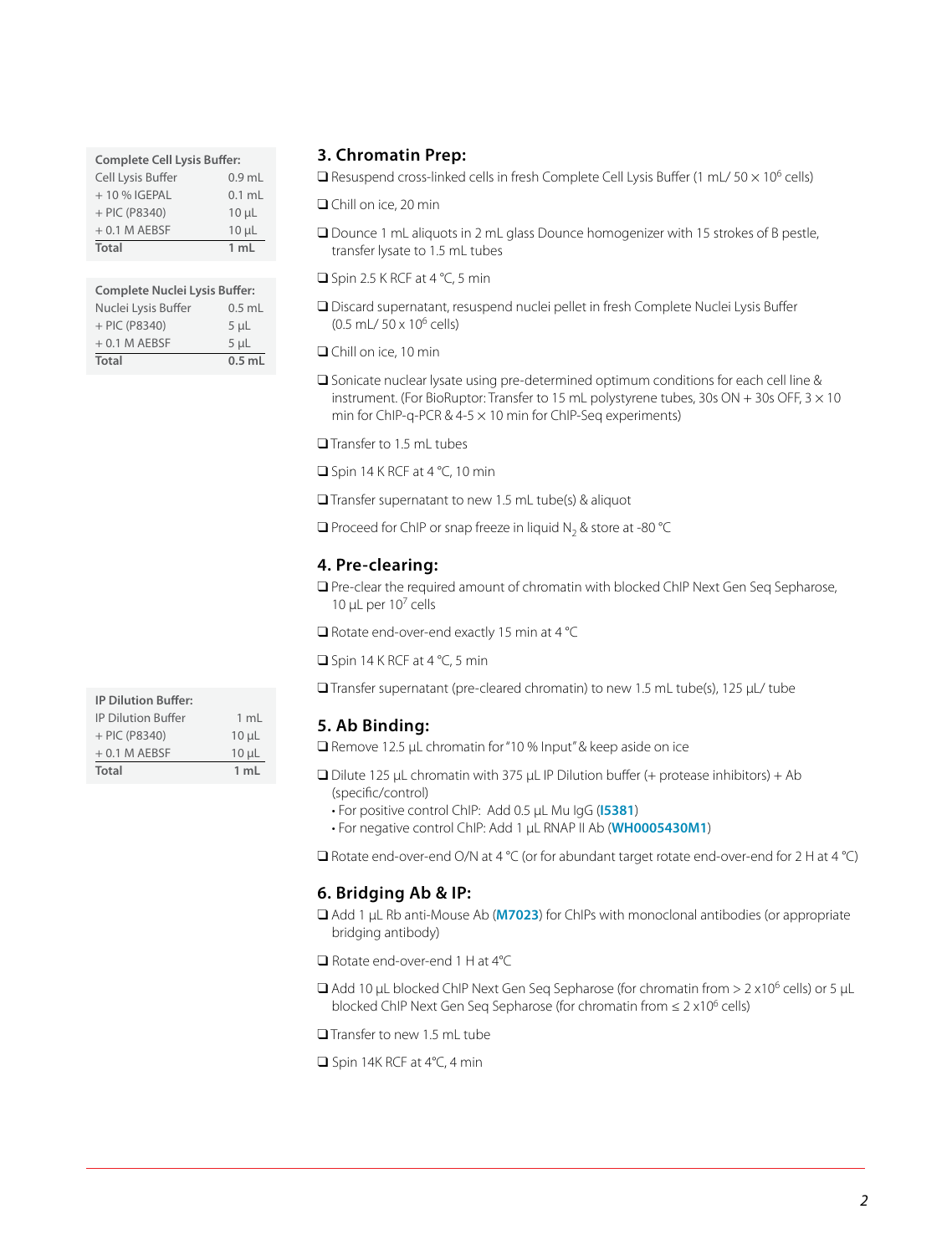| Dialysis Wash Buffer: |                |
|-----------------------|----------------|
| Dialysis Wash Buffer  | $1 \text{ ml}$ |
| $+0.1$ M AEBSF        | $10 \mu L$     |
|                       |                |
| Total                 | 1 ml           |
|                       |                |

| <b>IP Wash Buffer:</b> |            |
|------------------------|------------|
| IP Wash Buffer         | 1 mL       |
| $+0.1$ M AEBSF         | $10 \mu L$ |
| Total                  | 1 mL       |

| <b>IP Elution buffer:</b> |            |
|---------------------------|------------|
| Water                     | $425$ µL   |
| $+10\%$ SDS               | $50 \mu L$ |
| $+1$ M NaHCO3             | $25 \mu L$ |
| <b>Total</b>              | 500 µL     |

#### **7. Washings:**

q Discard supernatant, resuspend pellet with fresh 1 mL Dialysis buffer (+ AEBSF), spin 14 K RCF at 4 °C, 3 min

 $\Box$  Discard supernatant & repeat wash as above

- □ Discard supernatant, resuspend pellet with fresh 1 mL IP Wash buffer (+ AEBSF), spin 14 K RCF at 4 °C, 3 min
- $\square$  Discard supernatant & repeat wash three more times as above

 $\square$  Remove last traces of IP Wash buffer with a quick spin 14 K RCF at 4 °C, 1 min

#### **8. ChIP Elution:**

q Add 50 μL fresh IP Elution buffer to each ChIP Next Gen Seq Sepharose pellet

 $\Box$  Incubate RT 15 min with vortexing on moderate setting (3 on Vortex Genie)

**Q** Spin 14K RCF at RT, 3 min

 $\Box$  Transfer supernatant to new 1.5 mL tube

q Repeat Elution: Add 50 μL fresh IP Elution buffer to each ChIP Next Gen Seq Sepharose pellet

 $\Box$  Incubate RT 15 min with vortexing on moderate setting (3 on Vortex Genie)

□ Spin 14K RCF at RT, 3 min

 $\square$  Transfer & pool supernatants in same 1.5 mL tube

#### **9. Cross-Link Reversal:**

□ Spin 14K RCF at RT, 5 min to remove residual ChIP Next Gen Seq Sepharose

 $\Box$  Transfer supernatant to new 1.5 mL tube

- q To "10 % Input" sample add 87.5 μL IP Elution buffer & 1 μL Proteinase K (P4850) & incubate 65 °C, 1 H
- q Add 12 μL 5 M NaCl to all samples (ChIPs & Input)

□ Rotate end-over-end O/N at 67 °C (or boil for 15 min for ChIP-q-PCR only)